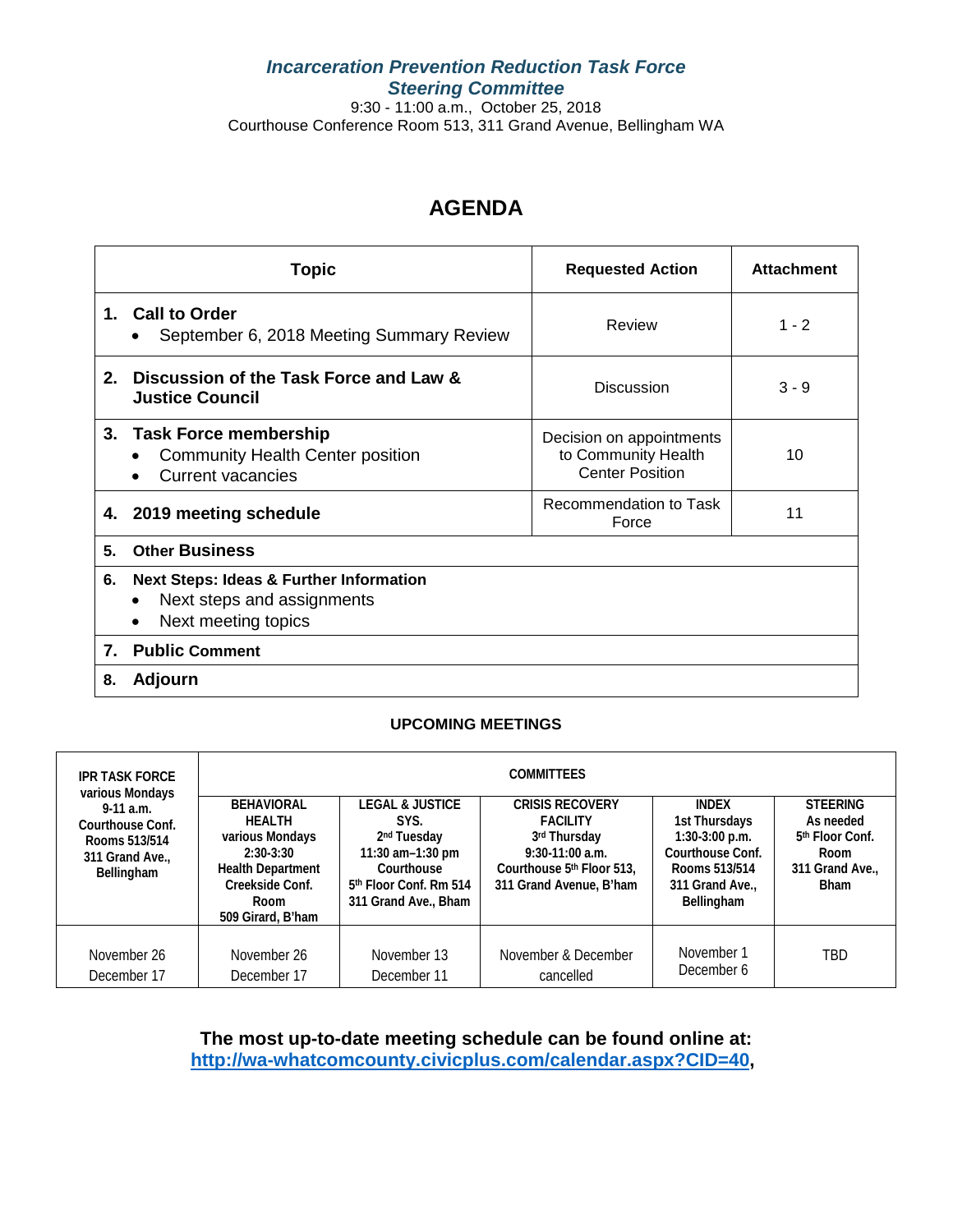### **1. Call To Order**

Committee Chair Todd Donovan called the meeting to order at 9:30 a.m. in the County Council Conference Room, 311 Grand Avenue, Bellingham.

Members Present: Todd Donovan, Stephen Gockley, Jack Hovenier, Tyler Schroeder, Chris **Phillips** 

Also Present: Barry Buchanan

Members Absent: Jill Bernstein, Anne Deacon

### Review May 31, 2018 Meeting Summary

There were no changes.

### **2. Update on Information Needs and Data Exchange (INDEX) Committee**

The committee members discussed the INDEX Committee members and first meeting date on October 4, participation from more than one representative from each agency, creating a matrix to prioritize first steps, and focusing first on legal and justice data and jail use data.

Buchanan reported on a recent Policy Academy conference and whether they should engage James Austen, JFA Institute, to help guide the INDEX Committee.

The Committee discussed connecting with Mr. Austen to help facilitate data requests.

The Committee concurred to recommend that the Task Force discuss Mr. Austen's presentation, contact him regarding his cost and availability, and use Task Force funds for his consultant services at an INDEX Committee meeting.

### **3. Other Business**

The committee members discussed the following items:

- The upcoming Legal and Justice Systems Subcommittee presentation from the National Association of Drug Court Professionals (NADCP) on September 11.
- A potential request from the Domestic Violence and Sexual Assault Services (DVSAS) for the County to include funding for their new treatment program in the County's 2019- 2020 biennial budget. Representatives of DVSAS have not made a formal request to the County.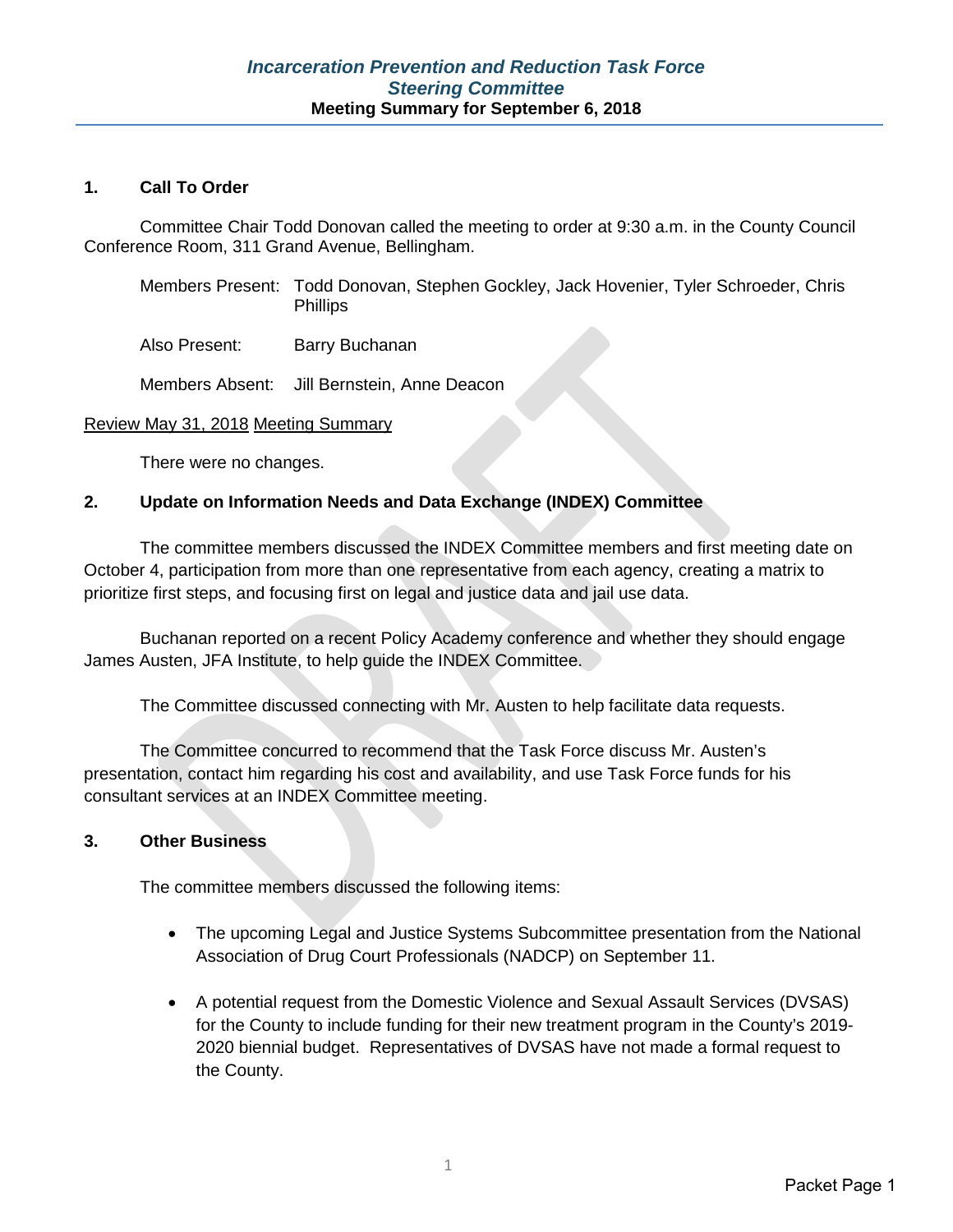### **4. Next Steps: Ideas & Further Information**

The committee discussed the date of the next Steering Committee meeting and the upcoming Crisis Recovery Facility Subcommittee discussions with Thurston County on voluntary versus involuntary facility designation and on getting an update from architect Ron Wright on the status of the County's new facility at the next meeting on September 20.

### **5. Public Comment**

There were no public comments.

### **6. Adjourn**

The meeting adjourned at 10:20 a.m.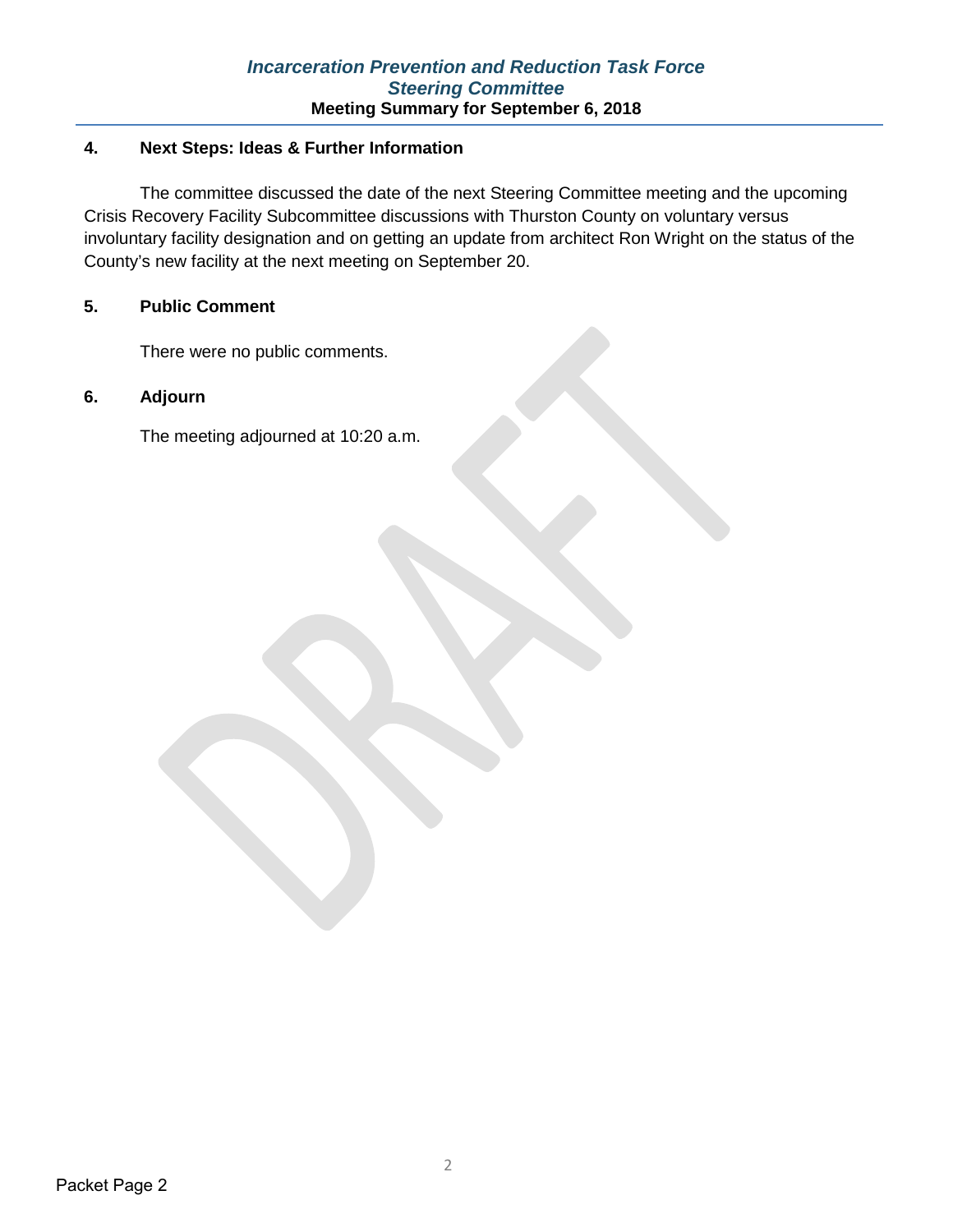#### **Membership requirements** for:

Incarceration Prevention & Reduction Task Force

AND

Law and Justice Council (RCW requirements AND County resolution)

| <b>Incarceration Prevention &amp;</b><br><b>Reduction Task Force</b><br>Ordinance 2015-037 (amendable) | RCW 72.09.300 (not amendable)<br>The county legislative authority shall<br>determine the size and composition of the<br>council, but must include the following<br>(below). Officials designated may appoint<br>representatives. | County resolution 2000-034 creating the<br>Law and Justice Council per RCW<br>(amendable)                                                                                                                                                  |
|--------------------------------------------------------------------------------------------------------|----------------------------------------------------------------------------------------------------------------------------------------------------------------------------------------------------------------------------------|--------------------------------------------------------------------------------------------------------------------------------------------------------------------------------------------------------------------------------------------|
| <b>Whatcom County Councilmember</b>                                                                    |                                                                                                                                                                                                                                  |                                                                                                                                                                                                                                            |
| Whatcom County Executive (or<br>designated representative)                                             | county risk manager                                                                                                                                                                                                              | The Whatcom County Executive<br><b>AND</b><br>Whatcom County Director of Administrative<br>Services                                                                                                                                        |
| Whatcom County Sheriff (or<br>designated representative)                                               | <b>County sheriff</b>                                                                                                                                                                                                            | <b>Whatcom County Sheriff</b>                                                                                                                                                                                                              |
|                                                                                                        | county jail administrator<br><b>AND</b><br>secretary of corrections and his or her<br>designees                                                                                                                                  | Whatcom County Jail Administrator<br><b>AND</b><br>Secretary of the Washington State Department<br>of Corrections or Designee                                                                                                              |
| <b>Whatcom County Prosecuting</b><br>Attorney (or designated<br>representative)                        | <b>County prosecutor</b>                                                                                                                                                                                                         | <b>Whatcom County Prosecuting Attorney</b>                                                                                                                                                                                                 |
|                                                                                                        |                                                                                                                                                                                                                                  | <b>Whatcom County Medical Examiner</b>                                                                                                                                                                                                     |
| Whatcom County Public Defender<br>(or designated representative)                                       |                                                                                                                                                                                                                                  | Whatcom County Public Defender Director                                                                                                                                                                                                    |
| Whatcom County Superior Court or<br><b>District Court Representative</b>                               | a representative of the county's superior,<br>juvenile, district, and municipal courts                                                                                                                                           | Whatcom County District Court Administrator<br>AND<br>Whatcom County Juvenile Court Administrator<br><b>AND</b><br><b>Whatcom County District Court Probation</b><br>Director<br><b>AND</b><br>Presiding Superior and District Court Judge |
|                                                                                                        | county clerk                                                                                                                                                                                                                     | <b>Whatcom County Superior Court</b><br>Administrator/Clerk                                                                                                                                                                                |
| Bellingham Mayor or Representative                                                                     |                                                                                                                                                                                                                                  | Mayors of the Cities (Bellingham)                                                                                                                                                                                                          |
| Bellingham City Attorney, Municipal<br>Court, or Police                                                |                                                                                                                                                                                                                                  | Police Chief of the City of Bellingham                                                                                                                                                                                                     |
|                                                                                                        | Municipal prosecutor representative                                                                                                                                                                                              | Representative of Municipal Prosecutors within<br>the County as selected by the Cities                                                                                                                                                     |
|                                                                                                        |                                                                                                                                                                                                                                  | Representative of the Municipal Courts within<br>the County as selected by the Cities                                                                                                                                                      |
| Bellingham City Council Member                                                                         | City legislative authority representative                                                                                                                                                                                        | Representative of the Municipal Legislative<br>Authorities w/in the County, selected by Cities                                                                                                                                             |
| Small Cities Caucus Representative                                                                     |                                                                                                                                                                                                                                  | Mayors of the Cities (6 small cities)                                                                                                                                                                                                      |
|                                                                                                        | Municipal police representative                                                                                                                                                                                                  | Representative of the Municipal Police Chiefs<br>within the County                                                                                                                                                                         |
| <b>Tribal Representative</b>                                                                           |                                                                                                                                                                                                                                  | A representative of the Lummi Indian Tribe,<br>appointed by the Chairman of the Lummi Indian<br><b>Business Council</b><br><b>AND</b><br>A representative of the Nooksack Indian Tribe,<br>appointed by the Nooksack Tribal Chairman       |

Packet Page 3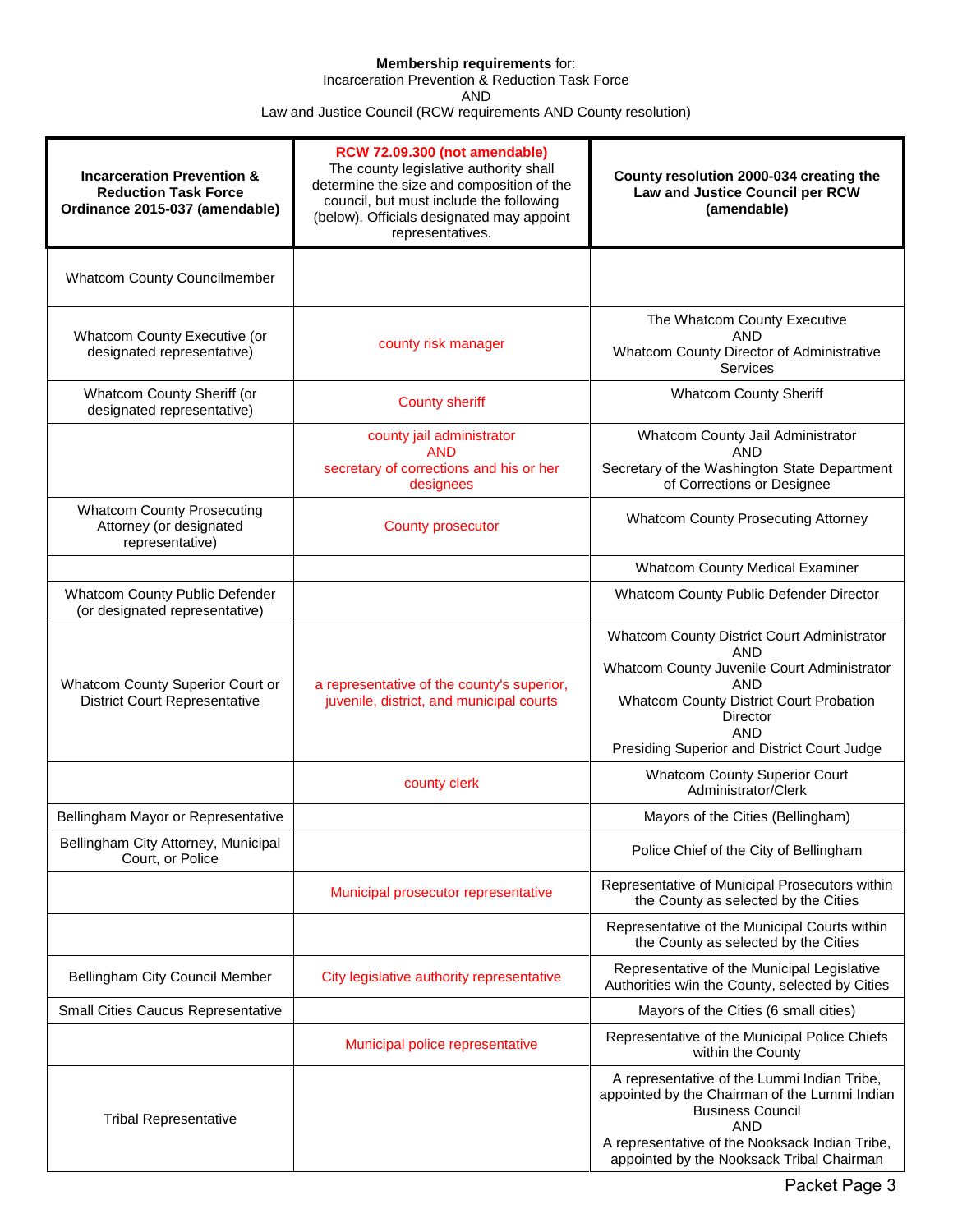| Health Dept., Human Services<br><b>Division Representative</b>                                                      |            |                                                                                                                                                                                                                                                                                                                                                                                                                                                                                                                                       |
|---------------------------------------------------------------------------------------------------------------------|------------|---------------------------------------------------------------------------------------------------------------------------------------------------------------------------------------------------------------------------------------------------------------------------------------------------------------------------------------------------------------------------------------------------------------------------------------------------------------------------------------------------------------------------------------|
| North Sound Mental Health<br>Administration Executive Director (or<br>designated representative):                   |            |                                                                                                                                                                                                                                                                                                                                                                                                                                                                                                                                       |
| Whatcom Alliance for Health<br>Advancement (WAHA)                                                                   |            |                                                                                                                                                                                                                                                                                                                                                                                                                                                                                                                                       |
| Peace Health St. Joseph                                                                                             |            | Five representatives of local providers of social<br>services treatment, appointed by the Whatcom                                                                                                                                                                                                                                                                                                                                                                                                                                     |
| Community Health Center -<br>Federally Qualified Health Center<br>(FQHC):<br>Unity Care NW<br>(formerly Interfaith) |            | <b>County Executive</b><br>(5)                                                                                                                                                                                                                                                                                                                                                                                                                                                                                                        |
| <b>Emergency Medical Services (EMS)</b>                                                                             |            |                                                                                                                                                                                                                                                                                                                                                                                                                                                                                                                                       |
| Community Action Agency or<br>Provider (3)                                                                          |            |                                                                                                                                                                                                                                                                                                                                                                                                                                                                                                                                       |
| Consumer (2)<br>Citizen (2)                                                                                         |            | Three citizen representatives appointed by the<br><b>Whatcom County Executive</b><br><b>AND</b><br>Three citizen representatives appointed by the<br>Mayor of the City of Bellingham<br><b>AND</b><br>One citizen representative appointed by the<br><b>Whatcom County Council</b><br><b>AND</b><br>One citizen representative appointed by each<br>of the legislative councils of the cities of<br>Bellingham, Ferndale, Lynden, Blaine, Sumas,<br>Everson, and Nooksack; the Lummi Nation;<br>and the Nooksack Indian Tribe<br>(17) |
| 24 Members                                                                                                          | 10 Members | 49 Members                                                                                                                                                                                                                                                                                                                                                                                                                                                                                                                            |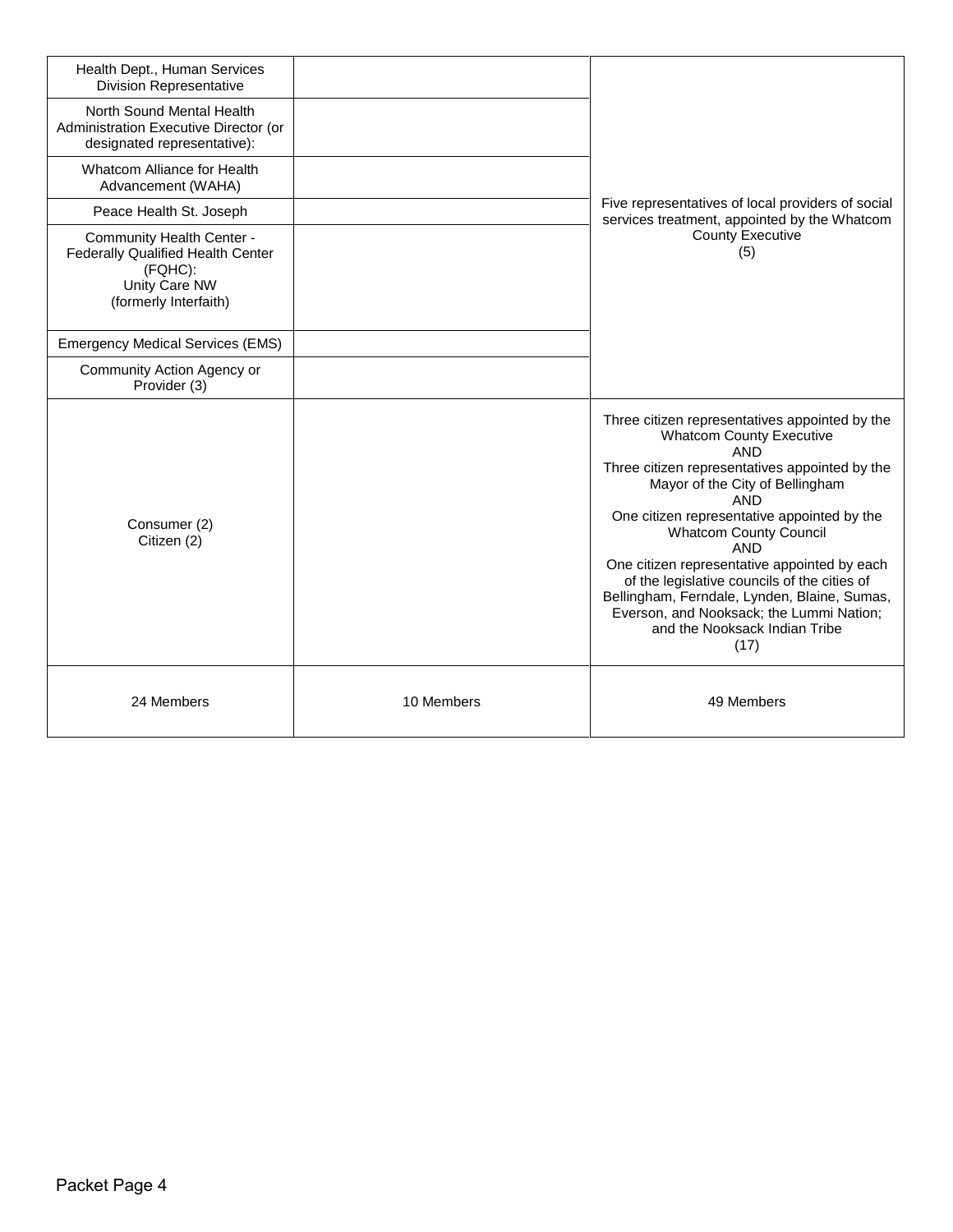## Local law and justice council — Rules.

(1) Every county legislative authority shall by resolution or ordinance establish a local law and justice council. The county legislative authority shall determine the size and composition of the council, which shall include the county sheriff and a representative of the municipal police departments within the county, the county prosecutor and a representative of the municipal prosecutors within the county, a representative of the city legislative authorities within the county, a representative of the county's superior, juvenile, district, and municipal courts, the county jail administrator, the county clerk, the county risk manager, and the secretary of corrections and his or her designees. Officials designated may appoint representatives.

(2) A combination of counties may establish a local law and justice council by intergovernmental agreement. The agreement shall comply with the requirements of this section.

(3) The local law and justice council may address issues related to:

(a) Maximizing local resources including personnel and facilities, reducing duplication of services, and sharing resources between local and state government in order to accomplish local efficiencies without diminishing effectiveness;

(b) Jail management;

(c) Mechanisms for communication of information about offenders, including the feasibility of shared access to databases; and

(d) Partnerships between the department and local community policing and supervision programs to facilitate supervision of offenders under the respective jurisdictions of each and timely response to an offender's failure to comply with the terms of supervision.

(4) The county legislative authority may request technical assistance in coordinating services with other units or agencies of state or local government, which shall include the department, the office of financial management, and the Washington association of sheriffs and police chiefs.

(5) Upon receiving a request for assistance from a county, the department may provide the requested assistance.

(6) The secretary may adopt rules for the submittal, review, and approval of all requests for assistance made to the department.

[ [2007 c 483 § 108;](http://lawfilesext.leg.wa.gov/biennium/2007-08/Pdf/Bills/Session%20Laws/Senate/6157-S.SL.pdf?cite=2007%20c%20483%20%C2%A7%20108;) [1996 c 232 § 7;](http://lawfilesext.leg.wa.gov/biennium/1995-96/Pdf/Bills/Session%20Laws/Senate/6253.SL.pdf?cite=1996%20c%20232%20%C2%A7%207;) [1994 sp.s. c 7 § 542;](http://leg.wa.gov/CodeReviser/documents/sessionlaw/1987c312.pdf?cite=1987%20c%20312%20%C2%A7%203.) [1993 sp.s. c 21 § 8;](http://lawfilesext.leg.wa.gov/biennium/1993-94/Pdf/Bills/Session%20Laws/Senate/5521-S2.SL.pdf?cite=1993%20sp.s.%20c%2021%20%C2%A7%208;) [1991 c 363 § 148;](http://lawfilesext.leg.wa.gov/biennium/1991-92/Pdf/Bills/Session%20Laws/House/1201-S.SL.pdf?cite=1991%20c%20363%20%C2%A7%20148;) 1987 c 312 § 3.]

NOTES:

Findings —2007 c 483: See RCW [72.78.005](http://app.leg.wa.gov/RCW/default.aspx?cite=72.78.005).

Effective dates —1996 c 232: See note following RCW [13.40.030.](http://app.leg.wa.gov/RCW/default.aspx?cite=13.40.030)

Finding —Intent —Severability —1994 sp.s. c 7: See notes following RCW [43.70.540.](http://app.leg.wa.gov/RCW/default.aspx?cite=43.70.540)

Application —1994 sp.s. c 7 §§ 540-545: See note following RCW [13.50.010](http://app.leg.wa.gov/RCW/default.aspx?cite=13.50.010).

Effective dates —1993 sp.s. c 21: See note following RCW [82.14.310.](http://app.leg.wa.gov/RCW/default.aspx?cite=82.14.310)

Purpose —Captions not law —1991 c 363: See notes following RCW [2.32.180](http://app.leg.wa.gov/RCW/default.aspx?cite=2.32.180).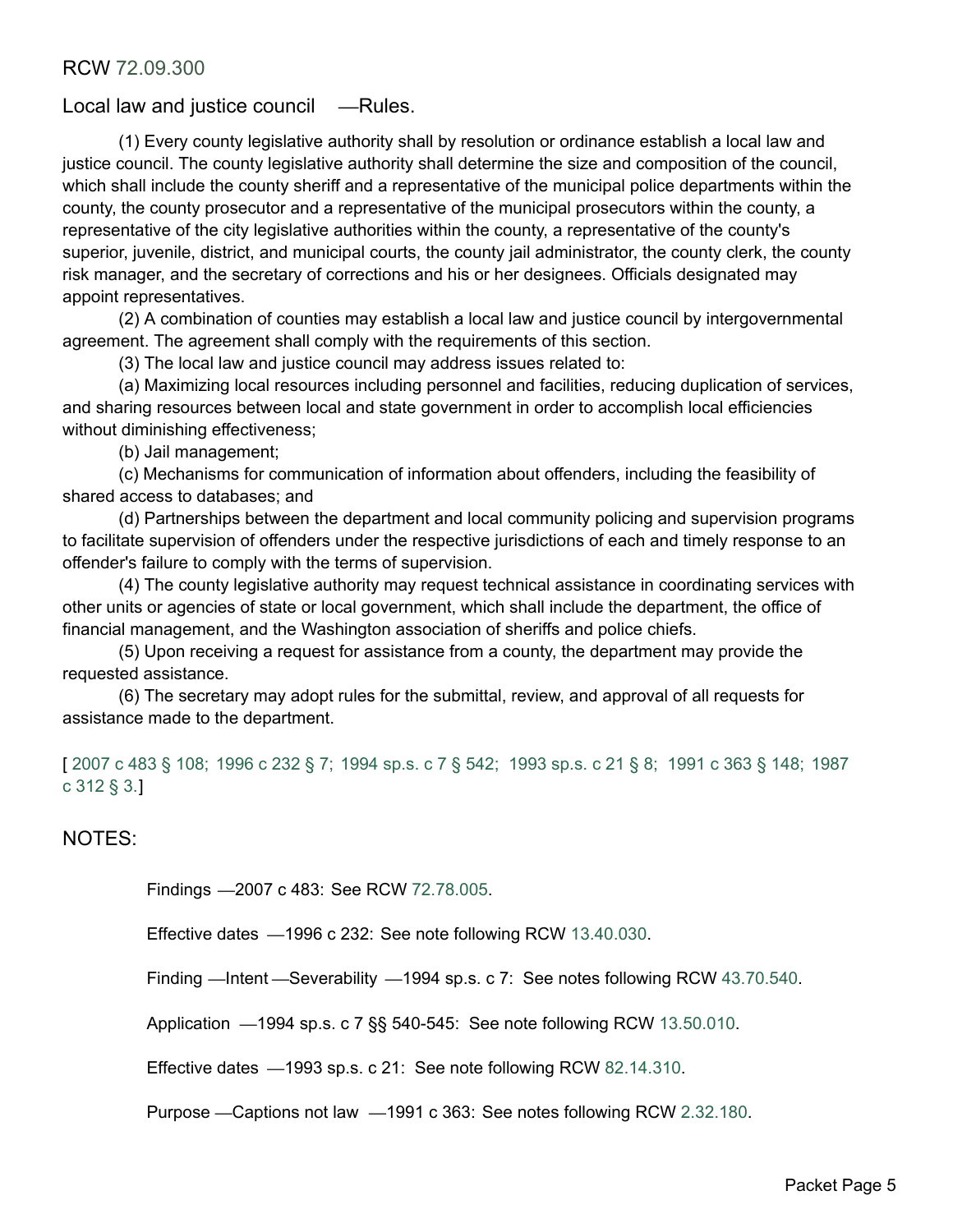Purpose—1987 c 312 § 3: "It is the purpose of RCW [72.09.300](http://app.leg.wa.gov/RCW/default.aspx?cite=72.09.300) to encourage local and state government to join in partnerships for the sharing of resources regarding the management of offenders in the correctional system. The formation of partnerships between local and state government is intended to reduce duplication while assuring better accountability and offender management through the most efficient use of resources at both the local and state level." [1987 c 312 § 1.]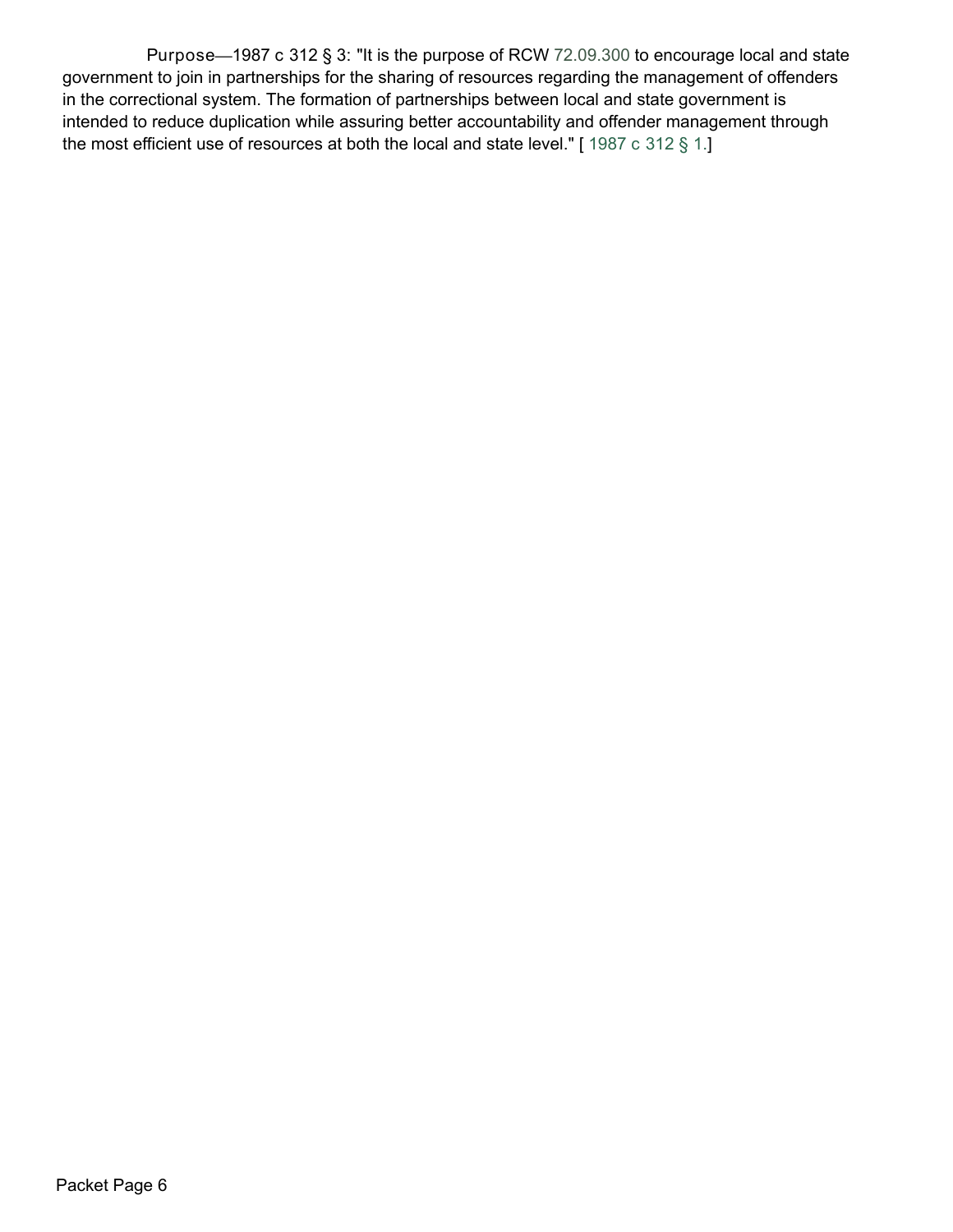# Chapter 2.19 LAW AND JUSTICE COUNCIL<sup>1</sup>

Sections:

- 2.19.010 Created. 2.19.020 Purpose. 2.19.030 Members. 2.19.040 Additional members. 2.19.050 Terms of office.
- 2.19.060 Meetings.
- 2.19.070 Staff support.
- 2.19.080 Law and justice plan.
- 2.19.090 Annual report.
- 2.19.100 Advisory duties.

### 2.19.010 Created.

The Whatcom County law and justice council is created pursuant to RCW [72.09.300.](https://www.codepublishing.com/cgi-bin/rcw.pl?cite=72.09.300) For purposes of this council, the appointment process and term limitation as set forth in Section 3.23 of the Whatcom County Charter shall not apply. (Res. 2000-034 § 1).

#### 2.19.020 Purpose.

The purpose of the law and justice council is to provide a permanent ongoing forum and structure to coordinate and enhance criminal and juvenile justice agencies, programs and services in Whatcom County. (Res. 2000-034 § 2).

### 2.19.030 Members.

The law and justice council shall include the following designated officials:

- A. Whatcom County sheriff;
- B. Police chief of the city of Bellingham;
- C. Representative of the municipal police chiefs within the county;
- D. Whatcom County prosecuting attorney;
- E. Whatcom County public defender director;
- F. Representative of municipal prosecutors within the county as selected by the cities;
- G. Representative of the municipal legislative authorities within the county as selected by the cities;
- H. Whatcom County superior court administrator/clerk;
- I. Whatcom County district court administrator;
- J. Representative of the municipal courts within the county as selected by the cities;
- K. Whatcom County jail administrator;
- L. Whatcom County juvenile court administrator;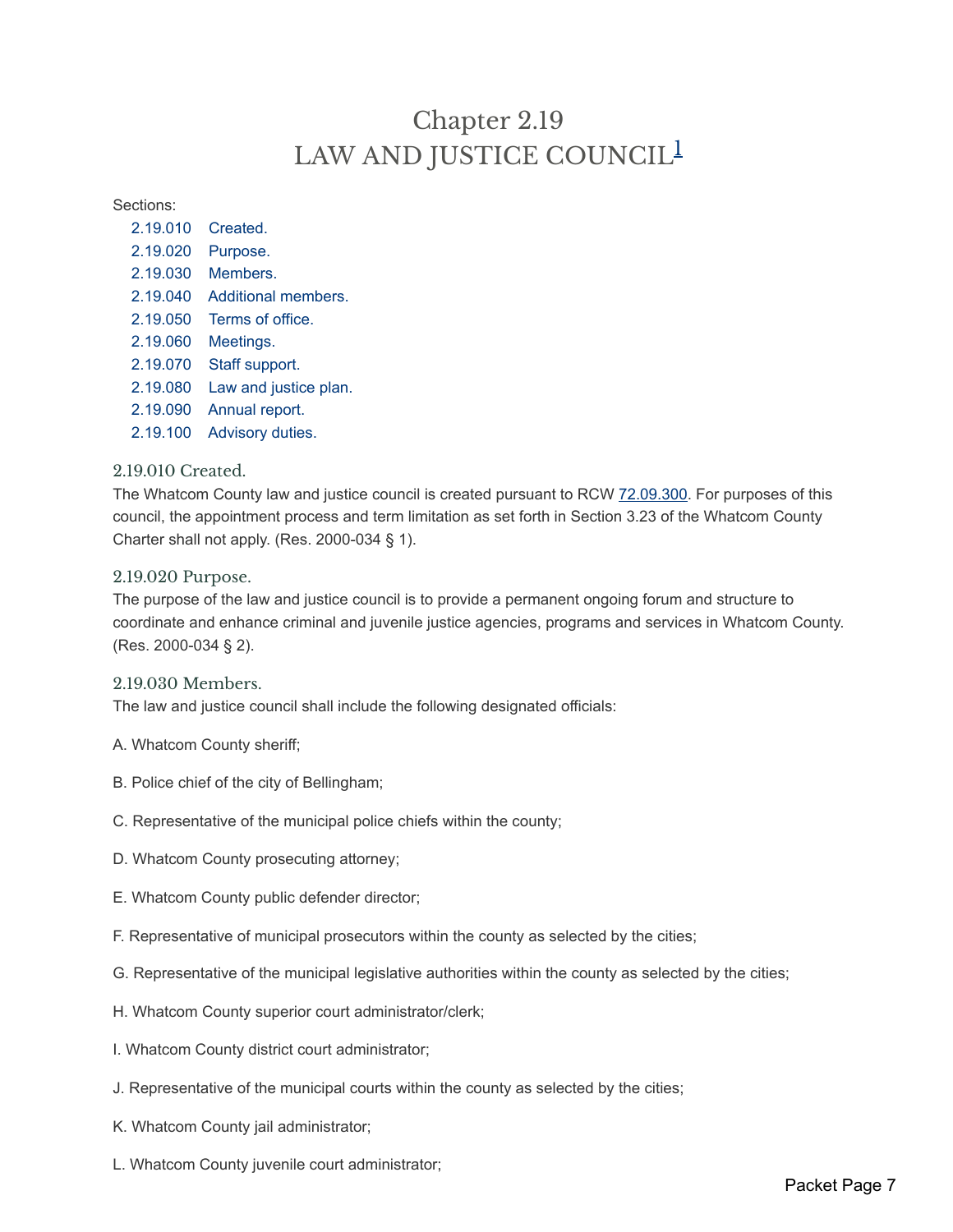- M. Whatcom County district court probation director;
- N. Secretary of the Washington State Department of Corrections or designee;
- O. Presiding superior and district court judge;
- P. Whatcom County medical examiner;
- Q. Whatcom County director of administrative services. (Res. 2000-034 § 3).
- 2.19.040 Additional members.

In addition to the officials designated in WCC 2.19.030, the law and justice council shall include the following:

A. The Whatcom County executive;

- B. The mayors of the cities in the county;
- C. Three citizen representatives appointed by the Whatcom County executive;
- D. Three citizen representatives appointed by the mayor of the city of Bellingham;

E. One citizen representative appointed by the Whatcom County council;

F. One citizen representative appointed by each of the legislative councils of the cities of Bellingham, Ferndale, Lynden, Blaine, Sumas, Everson, and Nooksack; the Lummi Nation; and the Nooksack Indian Tribe;

G. Five representatives of local providers of social services treatment, appointed by the Whatcom County executive;

H. A representative of the Lummi Indian Tribe, appointed by the chairman of the Lummi Indian business council;

I. A representative of the Nooksack Indian Tribe, appointed by the Nooksack tribal chairman.

In selecting members for the council, the county executive shall attempt to reflect the racial, ethnic, economic and geographic diversity of the county community. (Res. 2000-034 § 4).

### $2.19.050$  Terms of office.

Notwithstanding other provisions of this code, terms of citizen representatives, social service treatment providers, tribal representatives and other officials shall be four years; provided, that the terms of those first appointed shall be staggered so that five will be appointed for one year, five will be appointed for two years, five will be appointed for three years, and five will be appointed for four years. Members may be reappointed. Members may be removed by the appointing authority. Each member shall continue to serve until a successor has been appointed. (Res. 2000-034 § 5).

### 2.19.060 Meetings.

Meetings of the law and justice council shall be open and accessible to the public, as provided by law. The council shall determine its own meeting schedule, but shall meet at least once each quarter. Written records shall be kept of meetings, resolutions, findings and recommendations, and such records shall be public. The council shall establish policies and procedures and develop and adopt by-laws for operation. The council shall establish permanent standing subcommittees including an executive committee, and ad hoc task forces as necessary. The council shall elect a chairperson from among its members who shall preside at meetings. (Res. 2000-034 § 6).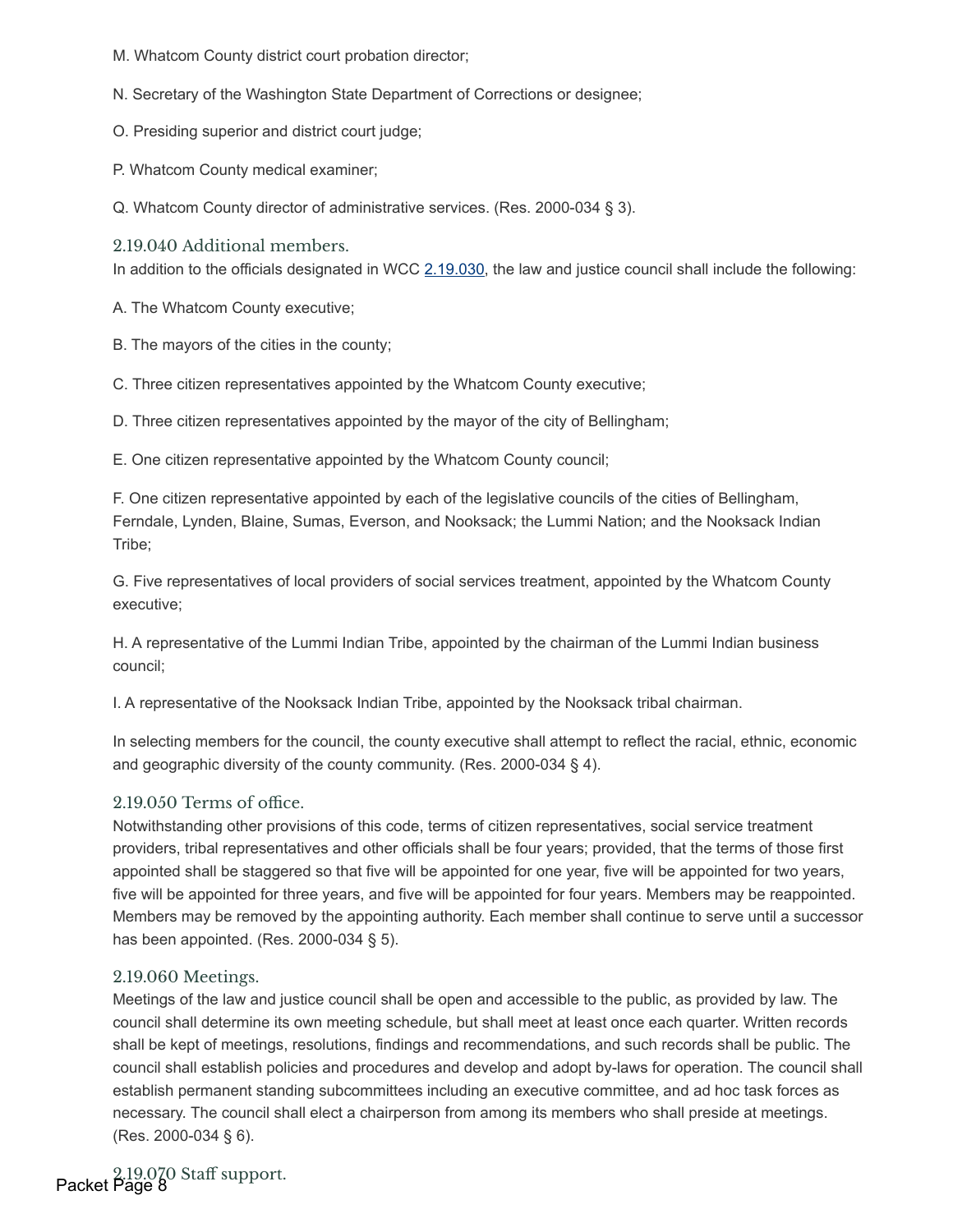The county and the cities therein may provide such staff and funding for the council as is necessary for the council to perform its duties. (Res. 2000-034 § 7).

### 2.19.080 Law and justice plan.

The law and justice council shall develop a law and justice plan for Whatcom County. The plan shall include performance objectives and priorities, estimated costs, and schedules for completion of activities. Upon completion of the plan, the law and justice council shall transmit it to the county executive, the county council, and the municipal authorities of all the cities in the county. Upon approval by the county council and the municipal authorities of all the cities in the county, the plan shall be the law and justice plan for Whatcom County. The law and justice council shall regularly review and adjust the plan as changing circumstance require, and shall recommend such changes as it finds appropriate to the county executive, county council, and the municipal authorities of all the cities in the county for approval. (Res. 2000-034 § 8).

### 2.19.090 Annual report.

The law and justice council shall deliver a formal report of progress toward attainment of performance objectives and completion of planned activities at least annually to the Whatcom County council and to the county community at large. (Res. 2000-034 § 9).

### 2.19.100 Advisory duties.

The law and justice council may also advise the county council and county executive and make such recommendations as it deems appropriate on matters relating to law and justice in Whatcom County. (Res. 2000-034 § 10).

1<br>Prior legislation: Res. 93-015.

Mobile Version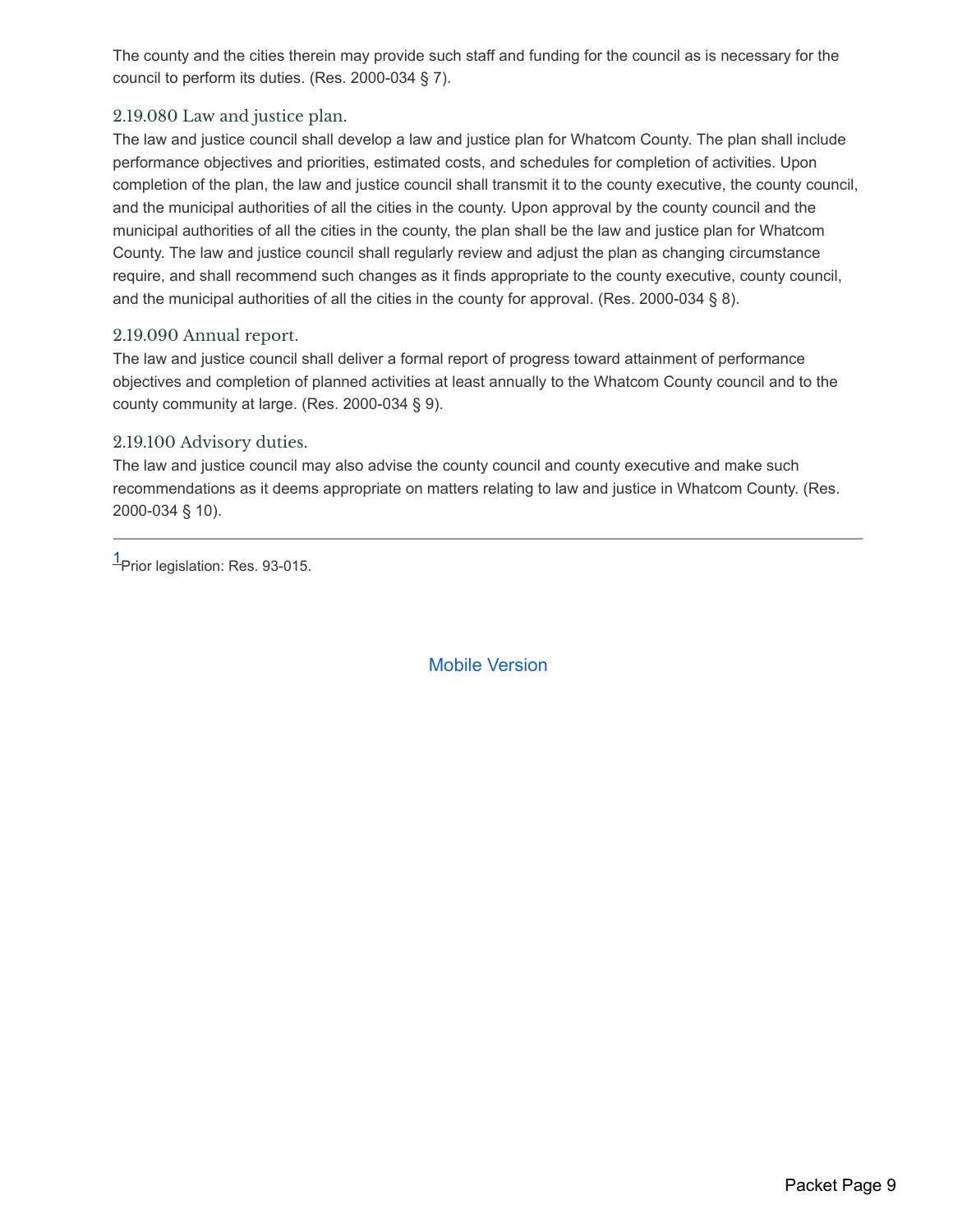## Name: **Incarceration Prevention and Reduction Task Force**<br>Membership: 24 Members. Thirteen permanent members and 11 app

24 Members. Thirteen permanent members and 11 appointed members Purpose: The Task Force reviews Whatcom County's criminal justice and behavioral health programs and makes specific recommendations to safely and effectively reduce incarceration of individual struggling with mental illness and chemical dependency, and minimize jail utilization by pretrial defendants who can safety be released.

Enabling Statute(s): Ordinance 2015-025, WCC 2.46 Term Information: Appointed Members: 4 year terms, no term limits. (Initial Appointments: 5 positions are for 2-year terms and 6 positions are for 4-year terms) Meeting Information: Committee meets at least quarterly.<br>Staff Contact: Jill Nixon - 360-778-5032 Jill Nixon – 360-778-5032

| <b>PERMANENT MEMBERS</b> |                                                                                                  |                        |  |  |  |
|--------------------------|--------------------------------------------------------------------------------------------------|------------------------|--|--|--|
| #                        | <b>Position</b>                                                                                  | <b>Name</b>            |  |  |  |
|                          | <b>Whatcom County Councilmember</b>                                                              | Todd Donovan           |  |  |  |
| $\mathbf{2}$             | Whatcom County Executive (or designated representative)                                          | <b>Tyler Schroeder</b> |  |  |  |
| 3                        | Whatcom County Sheriff (or designated representative)                                            | Bill Elfo              |  |  |  |
| 4                        | Whatcom County Prosecuting Attorney (or designated representative)                               | Dave McEachran         |  |  |  |
| 5                        | Whatcom County Public Defender (or designated representative)                                    | Angela Anderson        |  |  |  |
| 6                        | Whatcom County Superior Court or District Court Representative                                   | Judge Deborra Garrett  |  |  |  |
| 7                        | Bellingham Mayor or Representative                                                               | Kelli Linville         |  |  |  |
| 8                        | Bellingham City Attorney, Municipal Court, or Police                                             | Darlene Peterson       |  |  |  |
| 9                        | Bellingham City Council Member                                                                   | Daniel Hammill         |  |  |  |
| 10                       | Small Cities Caucus Representative (Blaine Municipal Administrator)                              | Raylene King           |  |  |  |
| 11                       | <b>Tribal Representative</b>                                                                     | <b>Travis Brockie</b>  |  |  |  |
| $12 \,$                  | Health Dept., Human Services Division Representative                                             | Anne Deacon            |  |  |  |
| 13                       | North Sound Behavioral Health Organization Executive Director (or<br>designated representative): | <b>Betsy Kruse</b>     |  |  |  |

| <b>APPOINTED MEMBERS</b> |                                                                                                            |                                                  |                                                         |  |  |
|--------------------------|------------------------------------------------------------------------------------------------------------|--------------------------------------------------|---------------------------------------------------------|--|--|
|                          | <b>Position</b>                                                                                            | Name/Address                                     | <b>Term Information</b>                                 |  |  |
|                          | Whatcom Alliance for Health Advancement (WAHA)                                                             | Stephen Gockley                                  | $1st$ term ends $1/31/2020$                             |  |  |
| 2                        | Peace Health St. Joseph                                                                                    | <b>Chris Phillips</b>                            | $1st$ term ends $1/31/2020$                             |  |  |
| 3                        | Community Health Center - Federally Qualified Health Center<br>(FQHC): Unity Care NW (formerly Interfaith) | <b>VACANT</b>                                    | Partial term ends 1/31/2020                             |  |  |
| 4                        | <b>Emergency Medical Services (EMS)</b>                                                                    | Jerry DeBruin                                    | $1st$ term ends $1/31/2022$                             |  |  |
| 5                        | Community Action Agency or Provider 1                                                                      | <b>Greg Winter</b><br><b>Opportunity Council</b> | 1 <sup>st</sup> term ends 1/31/2020                     |  |  |
| 6                        | Community Action Agency or Provider 2                                                                      | <b>Byron Manering</b><br><b>Brigid Collins</b>   | $1st$ term ends $1/31/2018$<br>$2nd$ term end 1/31/2022 |  |  |
| 7                        | Community Action Agency or Provider 3                                                                      | Moonwater<br><b>Dispute Resolution Center</b>    | $1st$ term ends $1/31/2018$<br>$2nd$ term end 1/31/2022 |  |  |
| 8                        | Consumer 1                                                                                                 | <b>Jack Hovenier</b>                             | $1st$ term ends $1/31/2020$                             |  |  |
| 9                        | Consumer 2                                                                                                 | Deborah Hawley                                   | $1st$ term ends $1/31/2022$                             |  |  |
| 10                       | Citizen 1                                                                                                  | Jill Bernstein                                   | $1st$ term ends $1/31/2020$                             |  |  |
| 11                       | Citizen 2                                                                                                  | <b>VACANT</b>                                    | Partial term ends 1/31/2022                             |  |  |

Updated: 10/10/2018